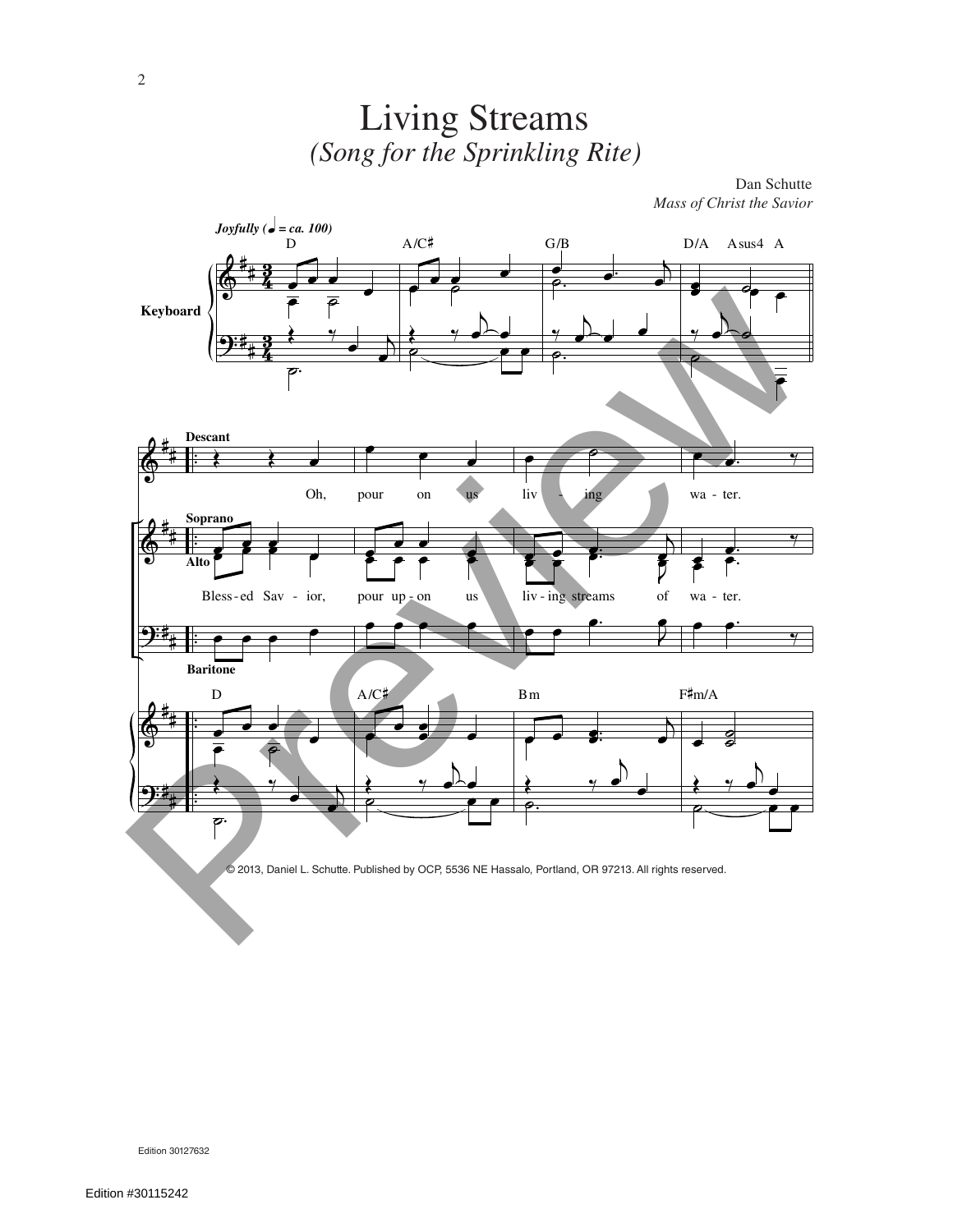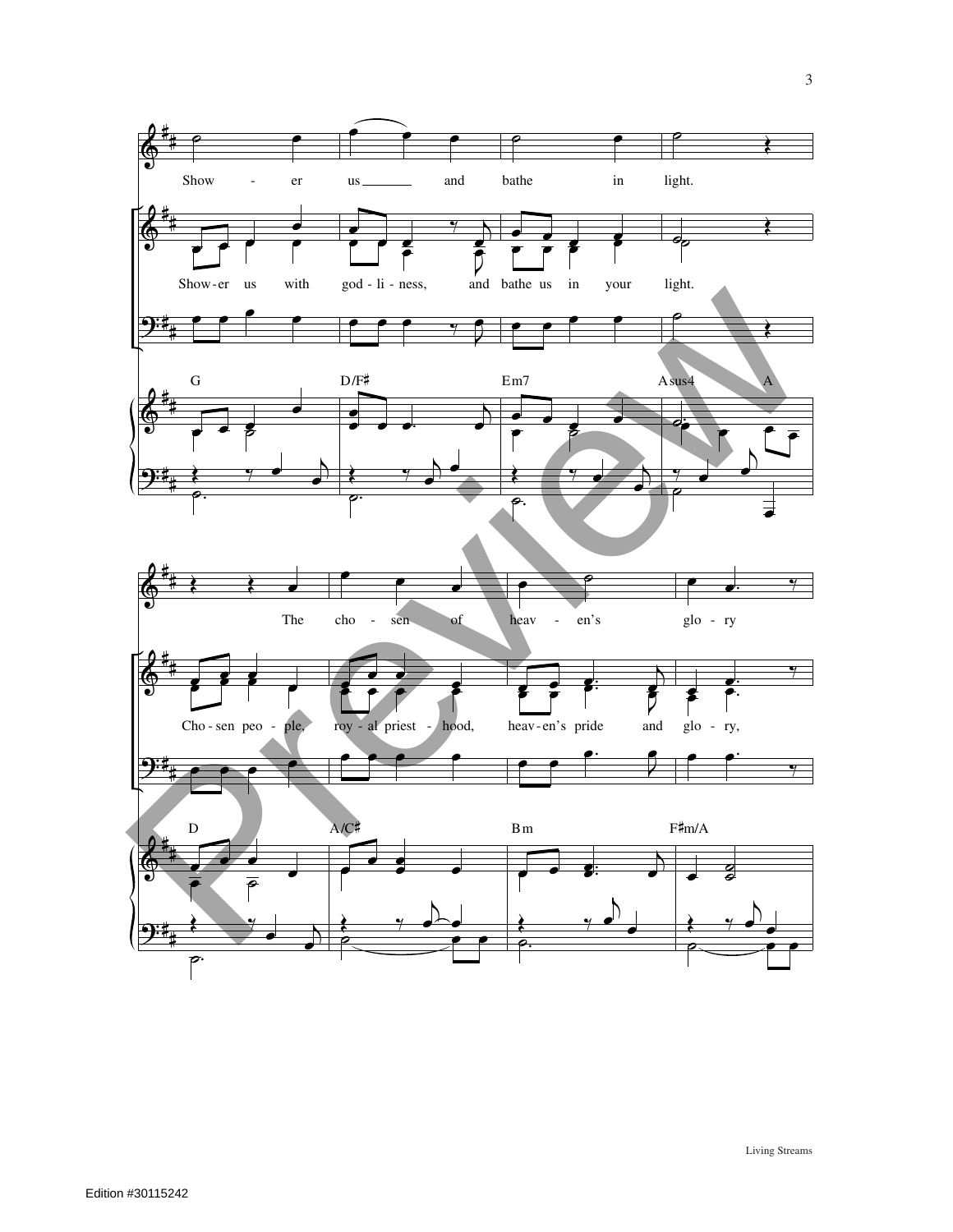

Living Streams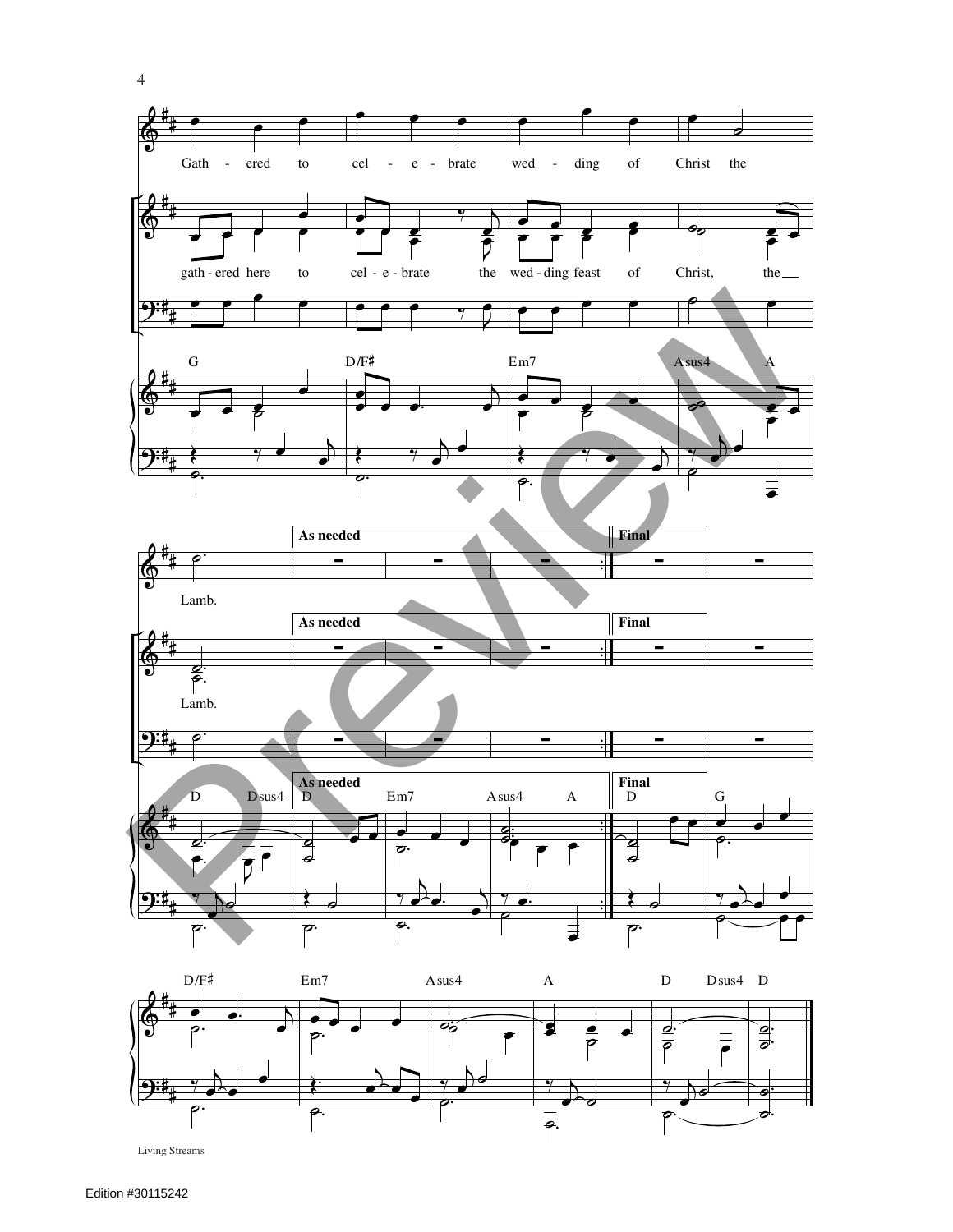## Living Streams *(Song for the Sprinkling Rite)*

*(Guitar/Vocal)*



Dan Schutte *Mass of Christ the Savior*

© 2013, Daniel L. Schutte. Published by OCP, 5536 NE Hassalo, Portland, OR 97213. All rights reserved.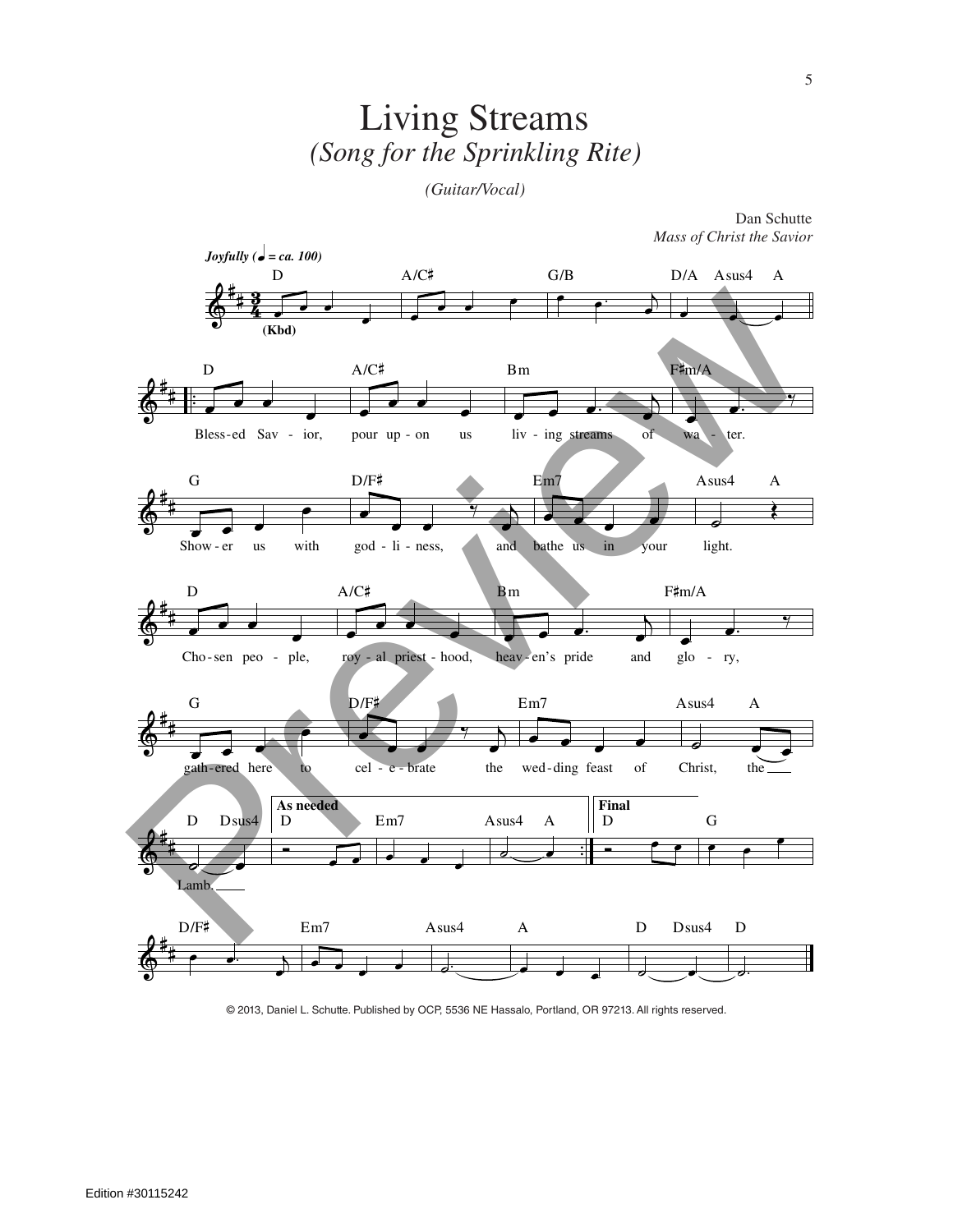

Living Streams

© 2013, Daniel L. Schutte. Published by OCP, 5536 NE Hassalo, Portland, OR 97213. All rights reserved.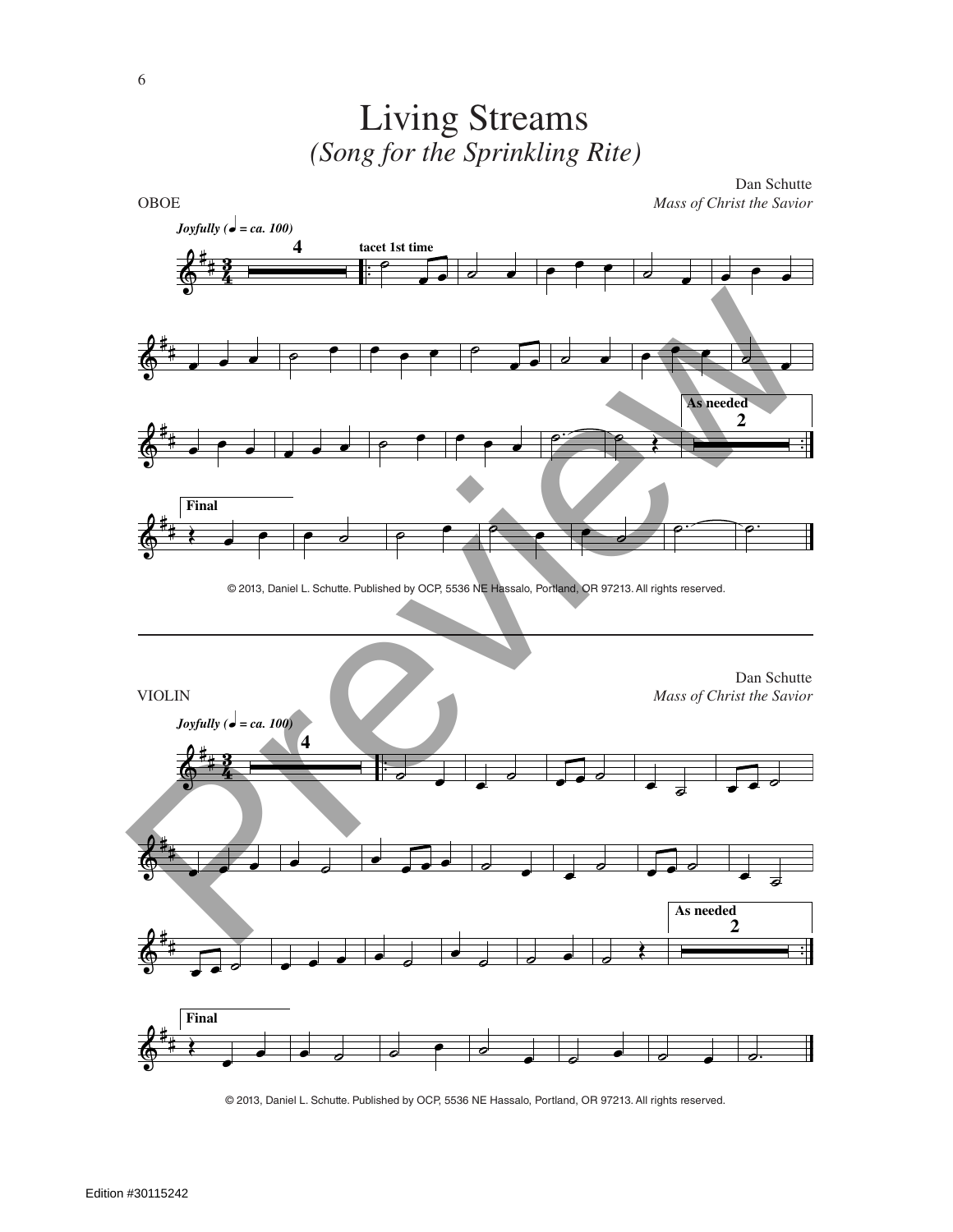